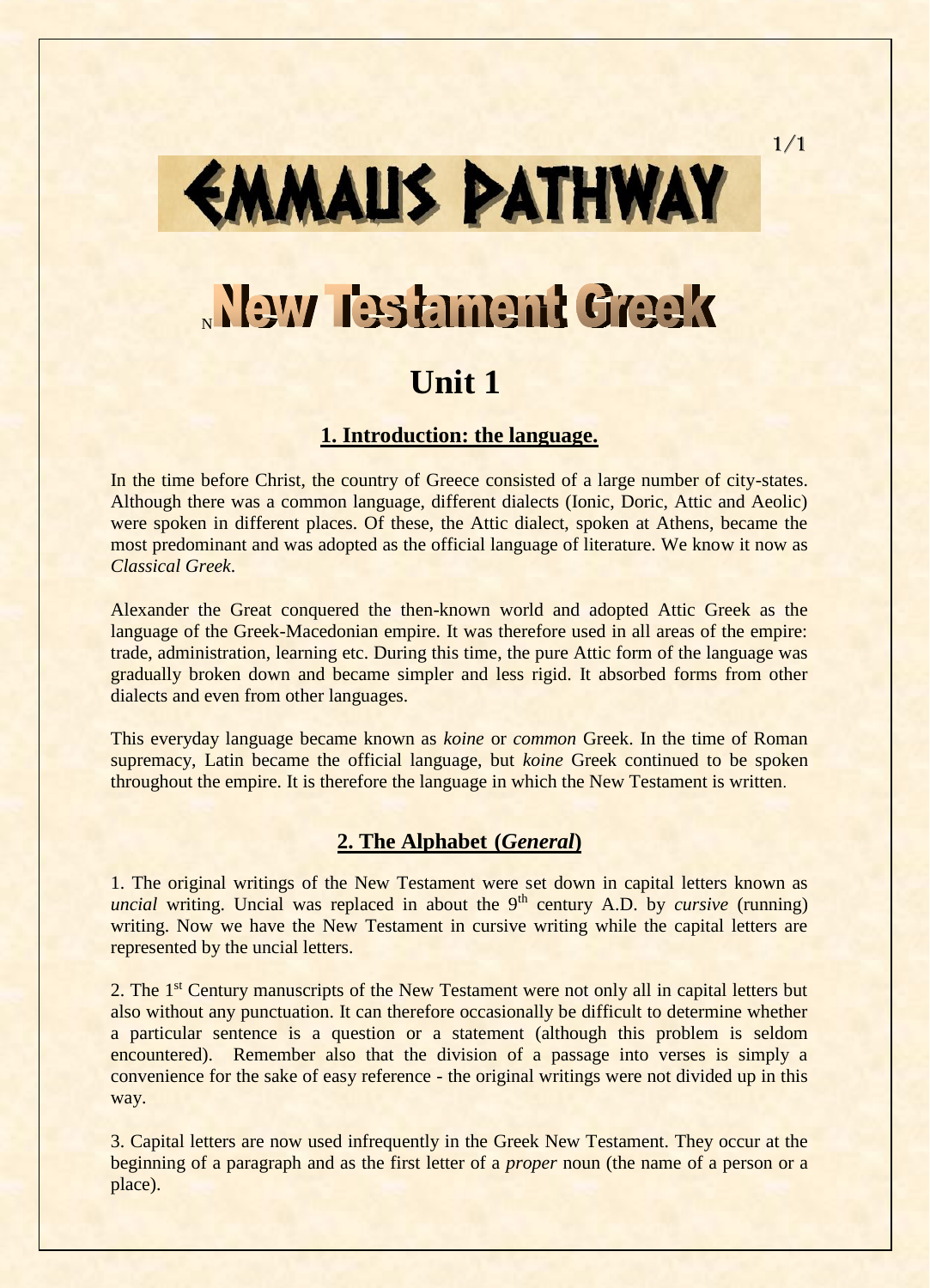4. We don't know exactly how *koine* Greek was pronounced. This course will use a pronunciation scheme in common use today.

## **3. The Alphabet: (***Specific***)**

The alphabet is divided into *consonants* and *vowels*. Vowels may be further combined into one sound called a *diphthong* (diff – thong)

**Consonants***: b, c d , f, g, h, j, k, l, m, n, p, q, r, s, t, v, w x, y, z*

**Vowels***: a, e, i, o, u*

**Diphthongs** *ai, au, ei, eu, oi, ou, ui*

Here is the Greek alphabet showing the pronunciation of the letters and their English equivalents. Notice that the *order* of the letters is different from that in the English alphabet.

| <b>Greek</b> | <b>Greek</b>       | Capital        | <b>English</b>         | <b>Pronunciation</b>           |
|--------------|--------------------|----------------|------------------------|--------------------------------|
| name         | letter             | letter         | equivalent             |                                |
|              |                    |                |                        |                                |
|              |                    |                |                        |                                |
| Alpha        | $\alpha$           | A              | $\rm{a}$               | cat                            |
| <b>Beta</b>  | β                  | $\mathbf{B}$   | $\mathbf b$            | bat                            |
| Gamma        | $\gamma$<br>$\ast$ | $\Gamma$       | ${\sf g}$              | gun                            |
| Delta        | $\delta$           | $\Delta$       | $\mathbf d$            | dog                            |
| Epsilon      | $**$<br>$\epsilon$ | E              | (short)<br>e           | met                            |
| Zeta         | ζ                  | Z              | $(dz$ sound)<br>Z      | adze                           |
| Eta          | $\eta$             | H              | (long)<br>e            | $\mathbf{air} / \mathbf{they}$ |
| Theta        | $\theta$           | $\Theta$       | th                     | thin                           |
| Iota         | $\iota$            | $\mathbf{I}$   | $\mathbf{i}$           | pit / kiosk #                  |
| Kappa        | κ                  | K              | $\mathbf k$            | kill                           |
| Lambda       | $\lambda$          | $\Lambda$      | $\mathbf{1}$           | lot                            |
| Mu           | $\mu$              | M              | m                      | man                            |
| Nu           | $\mathbf v$        | N              | $\mathbf n$            | net                            |
| Xi           | $\xi$              | $\Xi$          | $\mathbf X$            | $s$ <b>ix</b>                  |
| Omicron      | $\overline{O}$     | $\overline{O}$ | (short)<br>$\mathbf 0$ | got                            |
| Pi           | $\pi$              | $\Pi$          | p                      | pin                            |
| Rho          | $\rho$             | ${\bf P}$      | $\mathbf r$            | rat                            |
| Sigma        | $\sigma/\zeta$ ##  | $\Sigma$       | ${\bf S}$              | sin                            |
| Tau          | $\tau$             | T              | y                      | top                            |
| Upsilon      | $\upsilon$         | Y              | u                      | lute / put                     |
| Phi          | $\phi$             | $\Phi$         | ph                     | photo                          |
| Chi          | $\pmb{\chi}$       | X              | ch                     | loch                           |
| Psi          | $\Psi$             | $\Psi$         | ps                     | lapse                          |
| Omega        | $\omega$           | $\Omega$       | (long)<br>$\mathbf{o}$ | moan                           |

1/2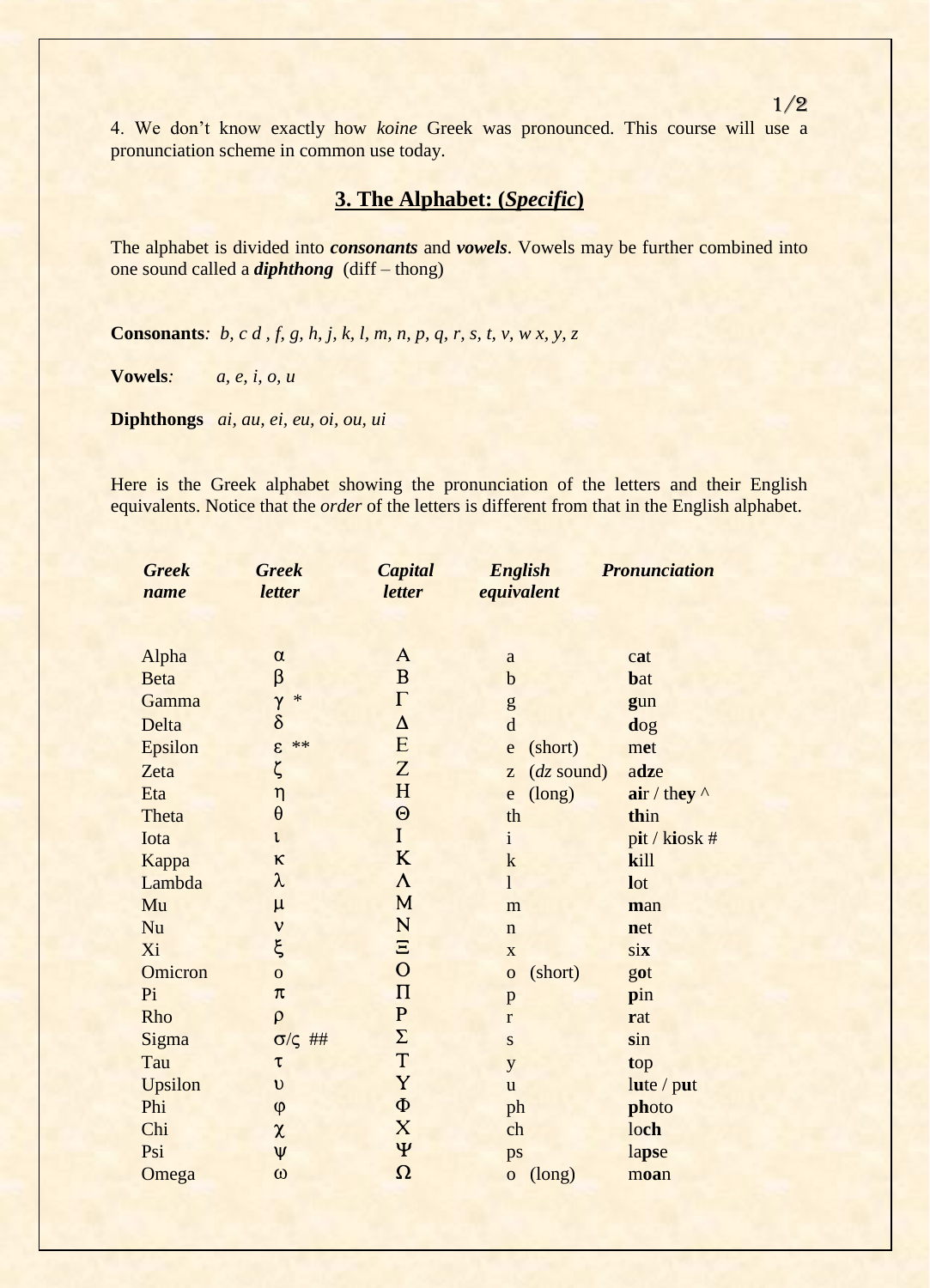### **4. Notes on the Alphabet**

- \* When you see two *gammas* together  $(-\gamma\gamma )$  as in  $\alpha\gamma\gamma\epsilon\lambda o\zeta$ , the first  $\gamma$  is pronounced as an " $n$ " - so we have the sound "–ng"- as in "England". This is why  $\frac{\partial y}{\partial y} \frac{\partial \zeta}{\partial x}$  came into our language as the word "*angel".*
- \*\* Two of the Greek vowels (e / o) can be *long* or *short*. If a Greek word contains a long vowel, and we want to write the word out in English lettering, we put a stroke (like a hyphen) above the long vowel to distinguish it from its short counterpart.
- ^ Whichever is preferred. Can be pronounced as *air* or *eh.*
- # The sound of this vowel can be lengthened naturally from *i* to *ee* depending on its position in a word.
- $#$ # When the "s" appears at the beginning or the middle of a Greek word, it's written as  $\sigma$ . When it's the final letter of a word, it's written as  $-\zeta$ .

Both forms of the letter "*s*" can be seen in the word  $\sigma \omega$  ("*you are saving*").

Note of interest: *omicron* literally means "*little o*" ( $\mu$ Kpo $\zeta$  = "*little*") and *omega* means "*big*  $o$ *"* ( $\mu \varepsilon \gamma \alpha \zeta =$  "*big*")

### **5. Pronunciation of Diphthongs**

| ai as in <i>ai</i> sle |                |
|------------------------|----------------|
| au                     | <b>Strauss</b> |
| ei                     | eight          |
| eu                     | feud           |
| oi                     | boil           |
| ou                     | soup           |
| ui                     | quit           |

As you read the Greek New Testament, you'll find a number of marks above the words. These are called "*accents"*.

e.g. kai έγένετο έν τω δμιλείν.

Many of these accents are of no assistance whatsoever in your reading of the Greek text and therefore they are omitted in all exercises given in this course. There are a few exceptions to this. Here are *two* very important ones:

When a Greek word begins with a *vowel* or a *diphthong*, we'll always find one of two accents above the vowel (the *second* vowel in the case of the *diphthong*). These two accents denote *smooth* or *rough* breathing and you need to be aware of the difference between them.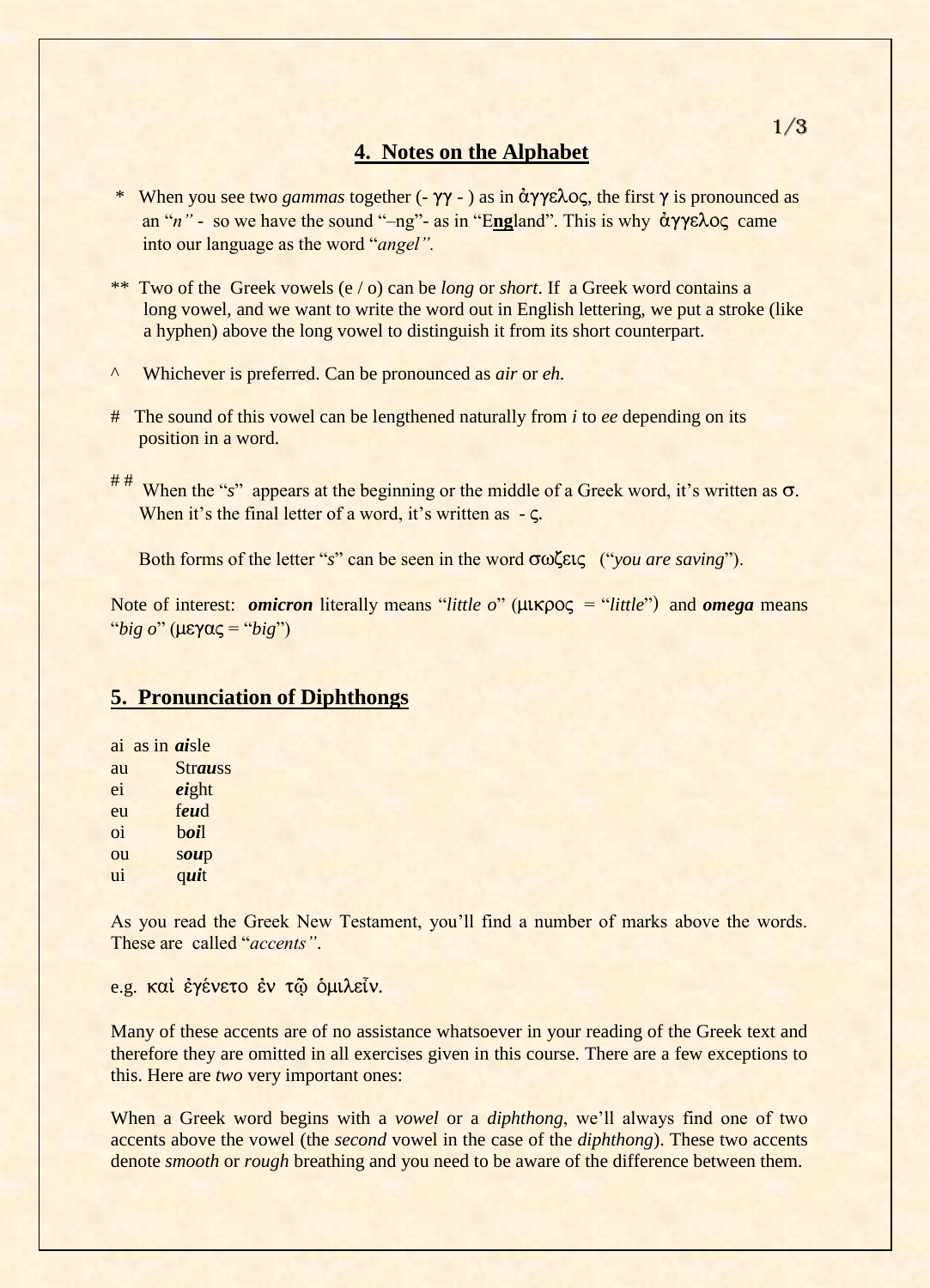#### **6. Smooth Breathing**:

The most common accent is shaped like an apostrophe and it indicates *smooth breathing* (e.g.  $\alpha$ -)This means that there is no "*h*" sound or *rough breathing* before the vowel or diphthong. As it's an accent that actually indicates the *absence* of something, you can readily see that it will make no difference whatsoever to the *pronunciation*, *spelling* or *meaning* of the word. In actual fact we could omit it altogether - but for the sake of consistency with other courses, we'll leave it in! To illustrate this point, let's write out a couple of words – and give the equivalent English lettering:

¶rtoj = artos (*bread*) - accent makes no difference to the English spelling  $\epsilon \dot{\Omega}$  and  $\delta \epsilon$  = eulogei (*he blesses*) – accent is above the second vowel of the diphthong

#### **7. Rough breathing**

The second accent we find above initial vowels and diphthongs is the opposite to smooth breathing. It's known as *rough breathing* and is written like an initial quotation mark – the opposite to the apostrophe (e.g.  $\dot{\alpha}$ ).

When you see this accent above the initial yowel or diphthong, it means that the word begins with the sound "*h*" (we call this *rough breathing*). Not only is the "*h*" sound present in our pronunciation of the word, but if we write the word with English lettering, we must also put in the letter "*h*". Effectively then, this accent is *the Greek equivalent of the letter* "*h*" which is placed *above* the initial letter - not in front of it!

 $e.g. \, \, \delta \lambda \circ \zeta = \, \text{holos} \, \, (whole)$ e¤riskei = heuriskei (*he finds*)

You can see that the *spelling* (and therefore the *meaning*) of a word can change depending on what accent is used at the beginning.

Consider the word  $\dot{\epsilon}v$  as an example. This word would be written in English letters (transliterated) as "*en*" and means "*in*". The accent above the  $\varepsilon$  changes nothing.

Another word is  $\&v$ . It's very similar to the one above but notice that there is rough breathing above the vowel. This word would be transliterated as *hen* and means *one*. The accent in this case is the equivalent to a letter "*h*" before the word – changing its spelling and meaning!

### **8. Transliteration.**

To become familiar with the alphabet, write out the passages below in English letters.

#### Remember

- the *smooth breathing* does *not* appear in the spelling.
- the *rough breathing* appears as an "*h*" at the beginning of the word.
- you are not *translating* the passage (giving the English meaning) you are *transliterating* (substituting English letters for the Greek ones).